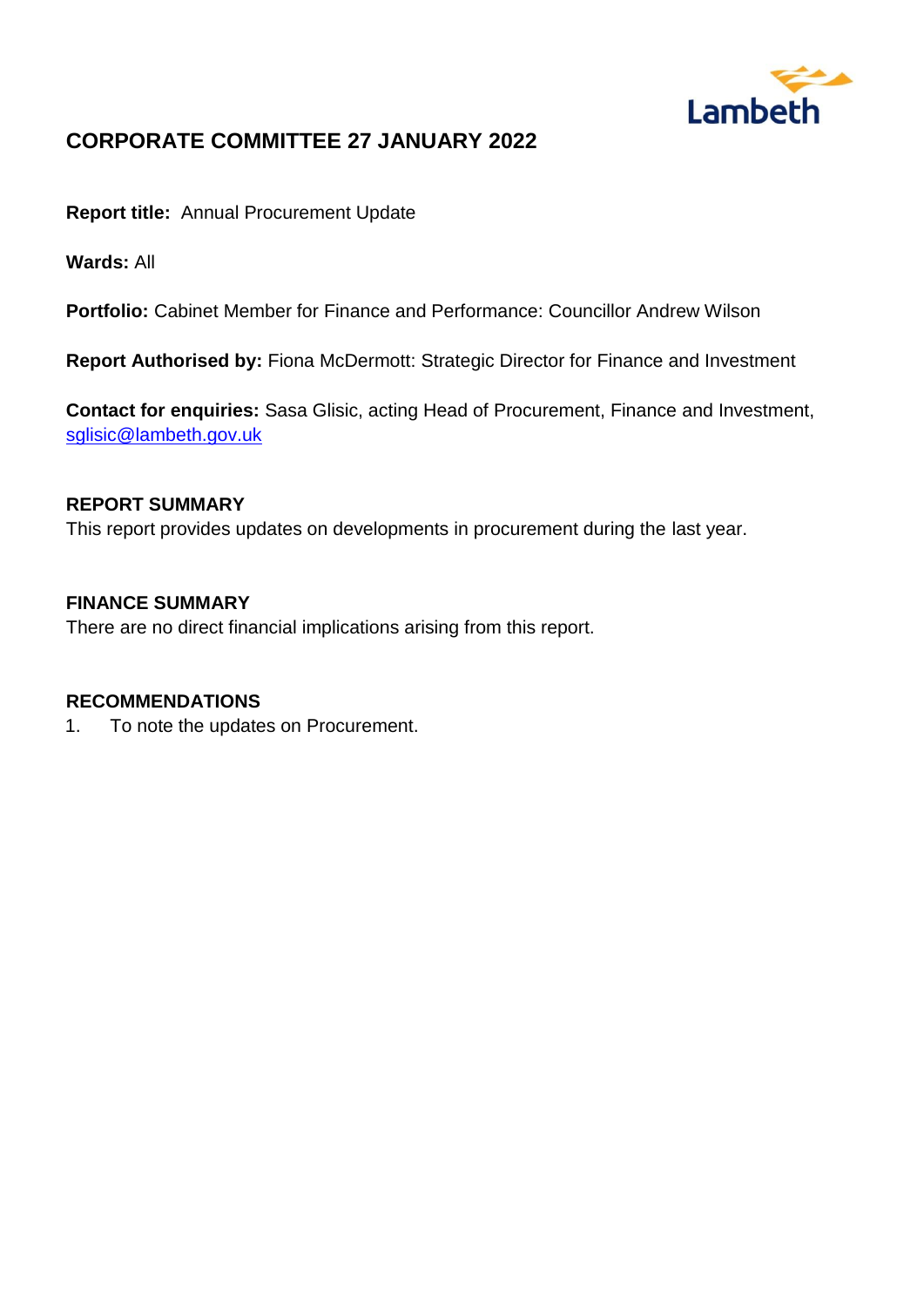# **1. CONTEXT**

- 1.1. The Council spent £552 million in 2020/21 through procurement activity. This was spent with 2,788 commercial suppliers including 513 based in Lambeth representing 21% of total procurement spend. 66% of suppliers are Small or Medium sized Enterprises (SMEs) representing 38% of spend. There are 300 contracts over £100,000 on the Contract Register.
- 1.2. The Lambeth Procurement Policy covers all procurement and commercial activity including services, goods, works and concessions and was approved by Cabinet in November 2016. The policy sits alongside with the Responsible Procurement Policy. The policy was updated and approved by the Cabinet 13 December 2021. An update to the current procurement policy will take place next year, once the central government sets new requirements for the public contracts procurement (following a consultation process in connection with the 'Transforming public procurement' Green Paper).
- 1.3. Lambeth operates Category Management around four 'categories' with four category managers each leading a small team: Housing and Property; Community and Environment; Energy and Corporate; and Care and Health. There is also a Contract Management unit. This approach ensures strong relationships between commissioning, procurement, and contract management and between services, encouraging shared knowledge and good practice. It supports a cross-functional understanding of the supply market, procurement and contractual mechanism and business needs developing expertise within the category team and leading to differentiated approach based upon the category. A commercial team manage supplier and contract data and systems, governance and policy, guidance, and training.

#### **2. PROPOSAL AND REASONS Governance**

- 2.1 Strategic Directors receive regular data on procurement activity within their directorates.
- 2.2 All Procurement related key decisions are reviewed by Procurement Board at the Procurement Strategy and Award stages. Category Boards which comprise the relevant Strategic Directors and Directors and the Procurement Category Manager, consider non-key decisions above £100,000. This enables those responsible for managing services within the Category to own the Category Plan and ensure procurements align with it.

# **Collaboration**

- 2.3 Lambeth Procurement provide procurement services for key partners:
	- support for Lambeth Clinical Commissioning Group (CCG) to maximise integrated funding and services; and
	- access to corporate contracts for schools and community groups

# **Covid-19**

2.4 In July last year, the Council published 'New Beginning's: Building Lambeth's Recovery'. This paper sets out the priorities for the borough's recovery and establishes partnership and collaboration as central the council's approach. Recovery will require the council to work differently with its communities and to invest in community infrastructure and assets that enable recovery to take place. This ambitious plan will need to be underpinned by strong and effective commissioning, procurement and contract management practice that enables services to not only deliver but also to innovate.

# **Contract Management**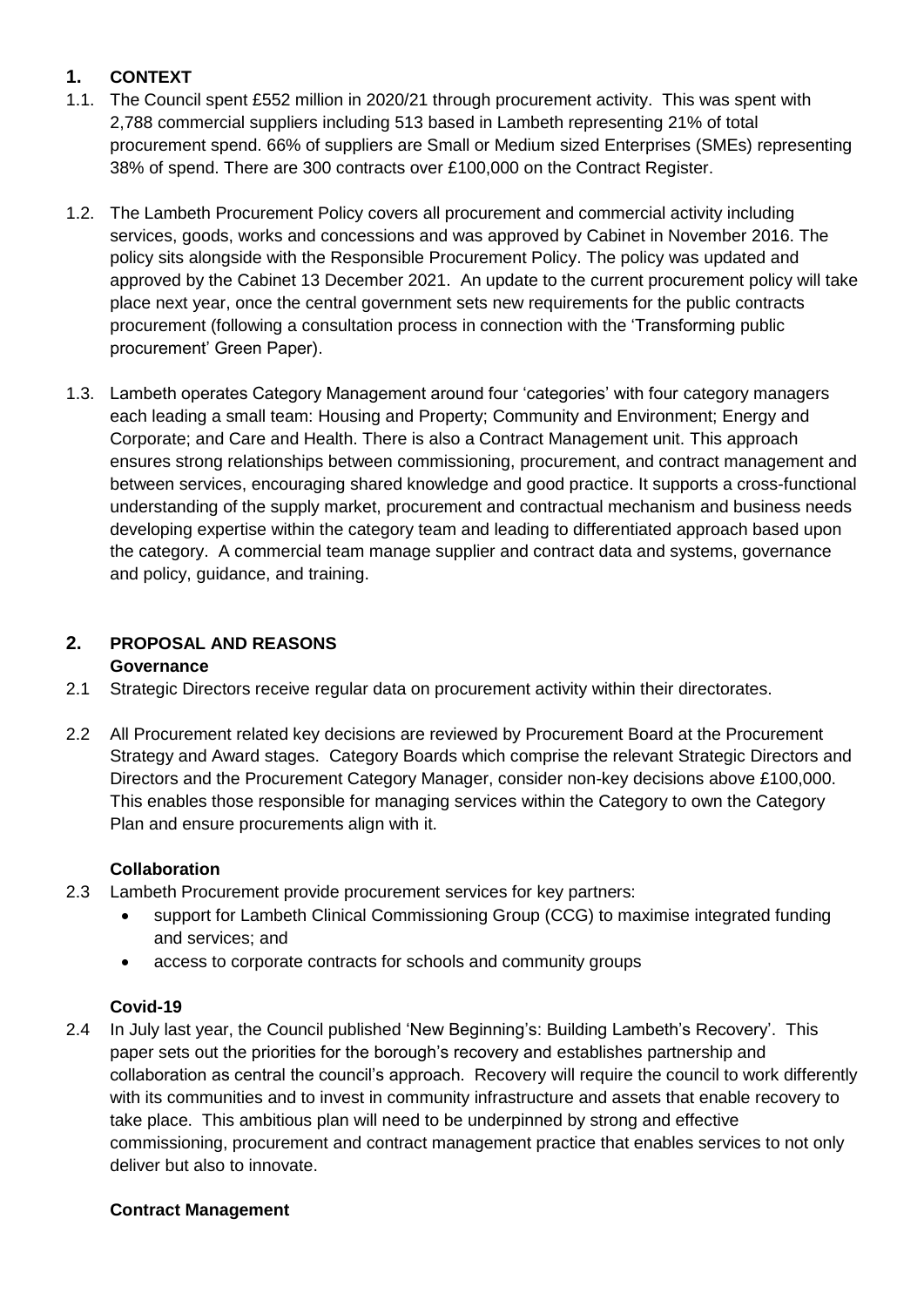- 2.5 Robust contract management is essential to deliver contract outcomes; value for money, performance compliance and risk management and to encourage continuous improvement. To ensure a consistent approach to the way contracts are managed and to provide assurance and visibility to senior management, the council has established a contract management model including guidance, training, tools, templates, opportunities to share learning and best practice and a new contract management system, eCMS, to hold data on all contracts.
- 1.6 A small centre of excellence was established in April 2020. The role of the team is to establish the framework and tools necessary to ensure contract managers from across the council can confidently do their job. The corporate team is responsible for strengthening internal capability and capacity and providing support, tools, and guidance to managers responsible for contracts in order to ensure consistency of approach across the organisation, facilitating the sharing of best practice, shared learning, and peer support. The team continues to support users and to train new contract managers on the system.
- 2.7 eCMS is now nearing the end of the implementation phase. This phase has focussed on migrating all contracts on to the new system, ensuring contract managers and suppliers have access to the system and are confident in using it, ensuring all KPIs, including responsible procurement, are set up and, contract management processes are in place. The next phase to start in January 2022 will focus on developing a community of practice around contract management to support continuous improvement and developing reporting functionality to support monitoring of the Responsible Procurement contractual requirements and impact-based decision making.

#### **Responsible Procurement Policy**

- 2.8 The Lambeth Responsible Procurement Policy seeks wider societal, economic, and environmental benefits through procurement. The policy that was adopted in 2019 was refreshed and updated and approved by the Cabinet on 13 December 2021.
- 2.9 The updated policy includes following amendments and additions
	- Adoption of the societal impact framework criteria (in place of the previous responsible procurement priorities)
	- Introduction of 10% mandatory minimum social value evaluation criteria for all procurements with a total contract value of £500k or more
	- Endorsement of the 'Changing Lives' social value programme including the community benefit contribution
	- Greater emphasis on and commitment to shaping local supply markets and ensuring procurement processes are inclusive
	- A focus on contract management and developing the capability to measure the impact of responsible procurement
	- Commitment to reporting progress on an annual basis
- 2.10 The six previous key priorities were revised in line with the council's Societal Impact Framework.
	- **Jobs, Earnings & Businesses**  Key impact areas: supporting financial inclusion, encouraging good employment, creating a thriving local economy, advancing financial equality
	- **Education & Learning** Key impact areas: supporting educational attainment, increasing lifelong learning and skills development, creating opportunities and aspirations and advancing equality in education.
	- **Environment & Climate Emergency**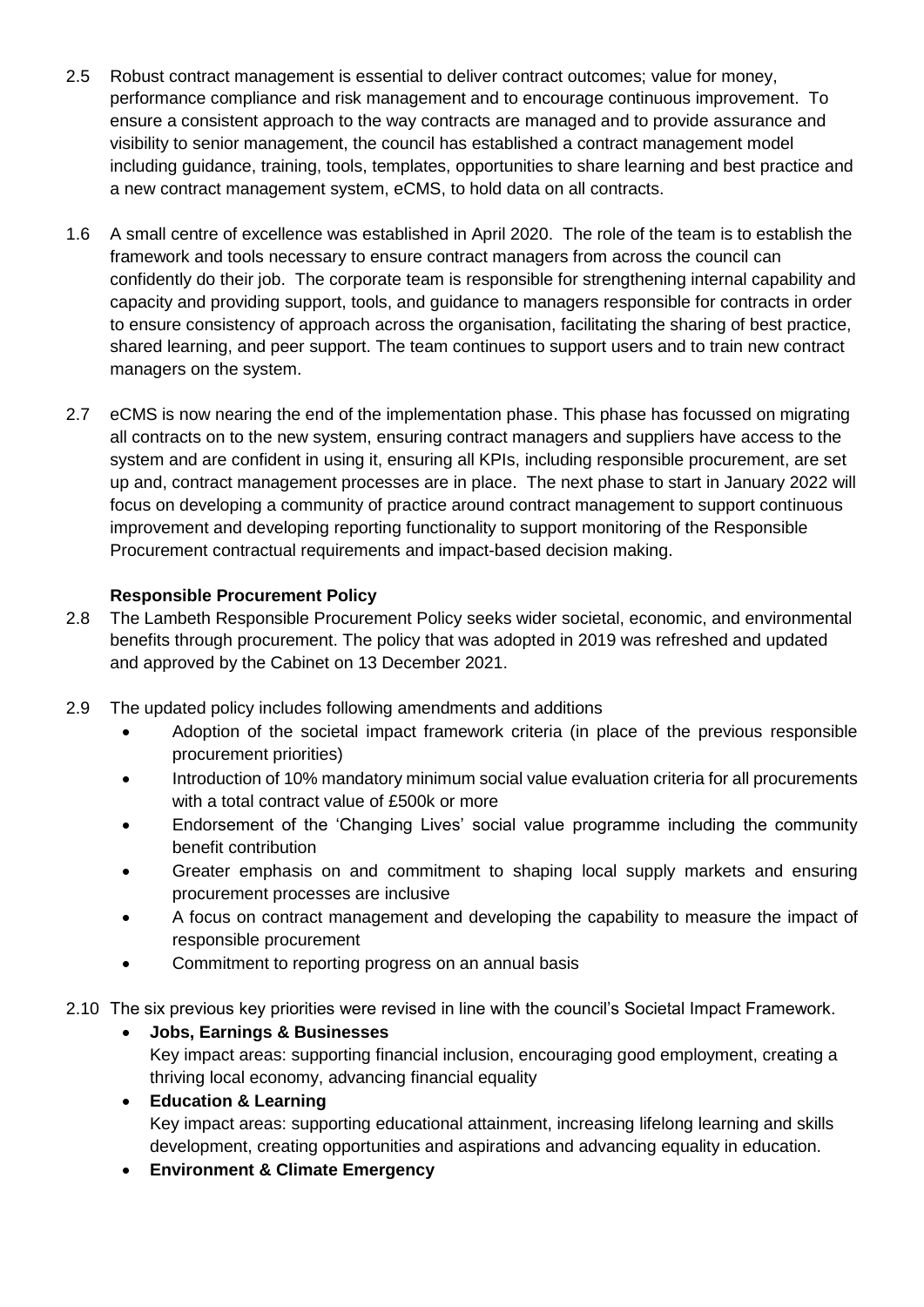Key impact areas: lowering carbon emissions, reducing production, consumption and waste, supporting ecosystems, biodiversity and green space, ensuring air and water quality, providing resilience and adaptive capacity

### **Community & Participation**

Key impact areas: tackling the digital divide, improving digital literacy, enabling service user involvement in service design and management

#### **Safety & Justice**

Key impact areas: helping people to feel safe at home and in their local area, awareness of their human rights and how to access justice and freedom from abuse and slavery

### **Relationships & Family**

Key impact areas: reducing loneliness and isolation and build strong networks and relationships. Improving the home environment and support early child health and development. Building parent/carer capacity.

#### **Housing & Infrastructure**

Key impact areas: improving the suitability and availability of housing as well as improving accessibility and transportation

- 2.11 The new policy requirements are listed in Appendix 1 and will be considered in every procurement above £100,000.
- 2.12 The procurement guidance and templates and tender documentation; the Council's terms and conditions; the corporate template for all decisions will be updated to reflect the amendments.

### **European Union Exit**

- 2.13 The initial impact has been the requirement to advertise all above threshold procurement activity using the government's Find a Tender Service instead of the Official Journal of the European Union.
- 2.14 The thresholds for the advertising requirement are:

| <b>Works Contracts</b>                        | £4,733,252 |
|-----------------------------------------------|------------|
| <b>Supply and Service Contracts</b>           | £189,330   |
| Light Touch Regime for health/social services | £663,540   |

- 2.15 The major implications from EU exit on the UK Public Contracts Procurement are not yet fully understood and the government's proposals detailed in the Transforming Public Procurement Green Paper [https://www.gov.uk/government/consultations/green-paper-transforming-public](https://www.gov.uk/government/consultations/green-paper-transforming-public-procurement)[procurement](https://www.gov.uk/government/consultations/green-paper-transforming-public-procurement) were subject to consultation. Consultation closed in March 2021 and the new legislation is not likely to come into force before 2023. The government will give purchasing authorities a six-months notice.
- 2.16 Officers are continuing to monitor the impact of EU exit on existing contracts and on different market sectors. The Procurement team are supporting risk assessment and business continuity planning around contracts. Potential impacts identified include:
	- shortage of staff in key areas. The availability of HGV drivers is currently being monitored and mitigation plans put in place for services that may be affected by a shortage
	- currency and interest rate fluctuations impacting investments, borrowing, consumer spending and contract pricing;
	- restriction, delay or cost importing goods such as medicines, ICT equipment and building materials;
	- uncertainty for businesses and public services that have previously operated in EU regulatory frameworks, such as financial services and pharmaceuticals; and,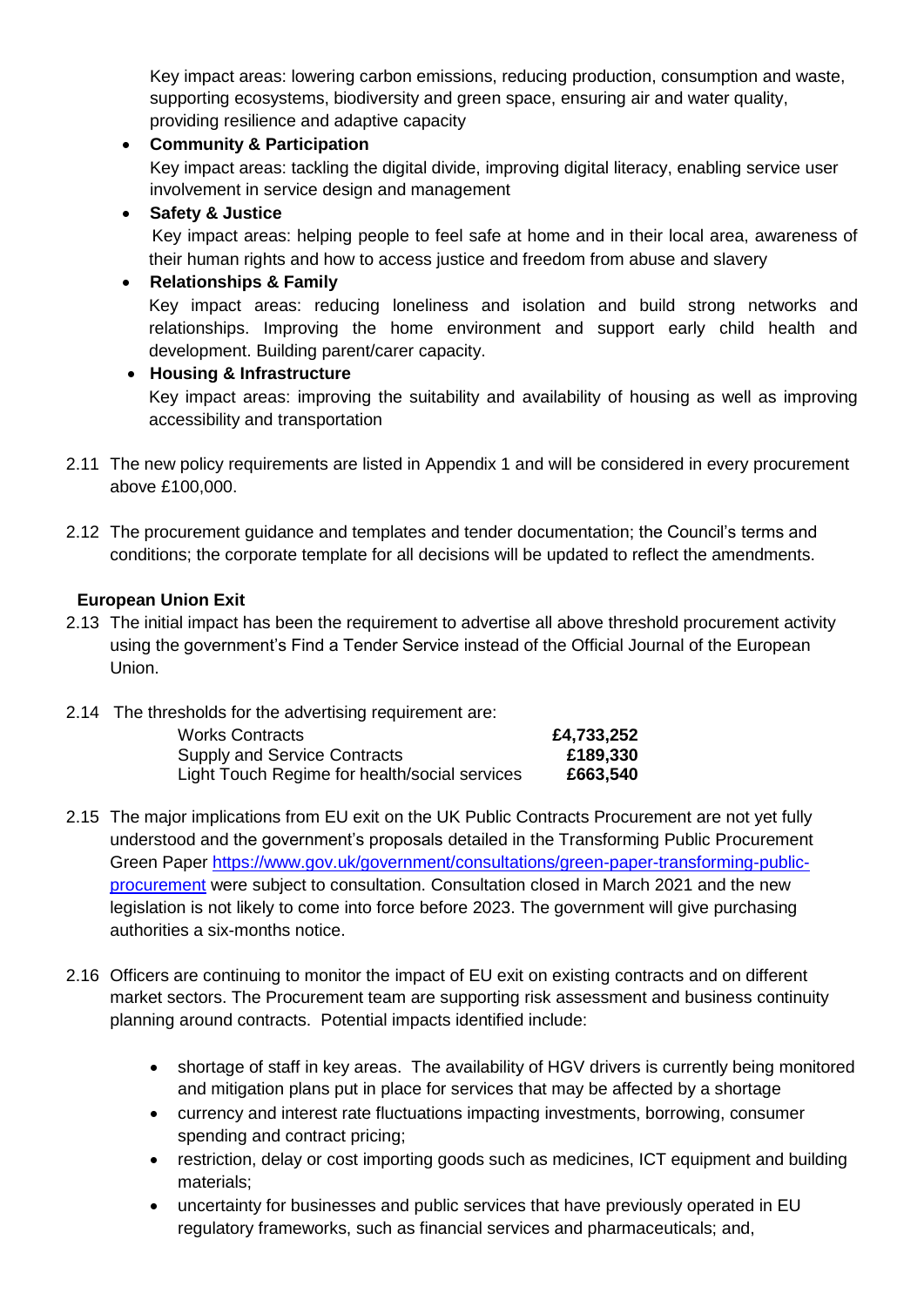Business Continuity arrangements have of course been severely tested through the Covid-19 epidemic and the combination of the two situations is likely to increase these risks.

### **Procurement Refresh and harnessing digital technologies**

2.17 Lambeth was the first public sector body in the UK to implement Oracle Cloud (from April 2018) and now act as a reference site providing advice and support to other organisations. The updated web-based user interface has improved user experience. As part of the continued transformation of finance, a programme of improvements to procurement governance and practice is being developed. At the heart of this programme is the harnessing of digital technologies to further improve compliance with internal governance requirements and to enable the use of spend analytics to drive continuous improvement.

### **Contract Register and Procurement Plan**

2.18 The [Lambeth Contract Register and three year Procurement Plan](http://www.lambeth.gov.uk/business-services-rates-and-licensing/selling-services/council-contract-opportunities-guide) are published on the [Lambeth](https://www.lambeth.gov.uk/business-services-rates-and-licensing/selling-services/council-contract-opportunities-guide)  [website.](https://www.lambeth.gov.uk/business-services-rates-and-licensing/selling-services/council-contract-opportunities-guide) This plan details what the Council buys, dates for existing contracts and what we know about new procurements we are planning. Procurement planning supports a joined-up approach across the directorates that is strategic and planned and supports the Council's commitment to public transparency.

### **Local Government Transparency Code 2015**

- 2.19 The Council is fully compliant with this Code. Two data sets under this code relate to procurement:
	- Details of every invitation to tender for contracts to provide goods and/or services with a value that exceeds £5,000. The Council publishes tenders, above £100,000 on [EU Supply](https://lblambeth.eu-supply.com/ctm/supplier/publictenders?b=LBLAMBETH) and quotes below £100,000 on [Contracts Finder.](https://www.contractsfinder.service.gov.uk/Search/Results?IncludeClosed=False&IncludeAwarded=False&Keyword=Lambeth&LocationType=Region&Region=London&numberPerPage=25&sort=PublicationDescending)
	- Details of any contract, commissioned activity, purchase order, framework agreement and any other legally enforceable agreement with a value that exceeds £5,000. Details of these contracts including rent agreements and payments to other public sector bodies, that are held centrally, are published on the Contract Register on the Council's website.

# **3. FINANCE**

3.1 There are no direct capital or revenue implications arising as a direct result of this report.

# **4. LEGAL AND DEMOCRACY**

- 4.1 There are no specific legal comments arising from this report. Legal advice will be provided as requested on individual procurements and projects.
- 4.2 There were no additional comments from Democratic Services.

#### **5. CONSULTATION AND CO-PRODUCTION**

5.1 Not required for this report.

#### **6. RISK MANAGEMENT**

- 6.1 There are no risks relating to this specific report. Risks relating to procurement and contract management are managed through the council's risk management processes both overall and for specific projects.
- 6.2 Internal Audit continue to provide assurance to senior management and Members on procurement and contract management within the Continuous Auditing programme and the annual Internal Audit Plan. The outcome of the audits will be reported through the Audit and Investigations Update which is regularly presented to the Committee.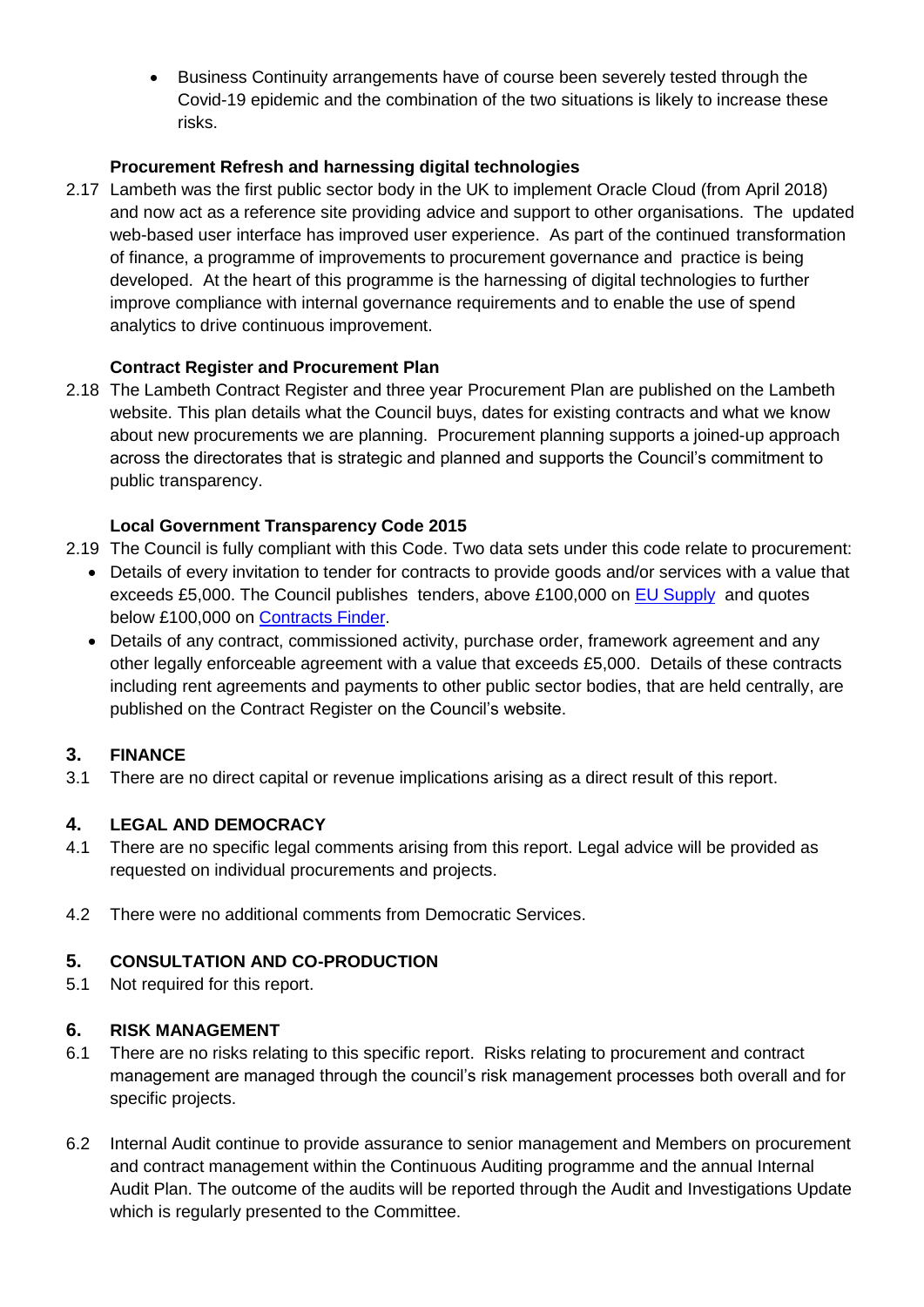# **7. EQUALITIES IMPACT ASSESSMENT**

- 7.1 In developing the proposals for Responsible Procurement, the potential impact/s were considered to ensure the Council is able to fulfil its Public Sector Equalities Duty. This included review of the Equality and Human Rights Commission guide for public authorities. A full EIA was completed for the new Responsible Procurement Policy and presented and approved at the EIA panel on 23 November 2021.
- 7.2 Equality and Diversity policies are embedded in the procurement and contract management processes and an EIA or a rationale for non-completion are required for all procurements over £100,000. Local Small and Medium Sized Enterprises and third sector organisations benefit from the higher tender threshold as they do not need to go through a pre-qualification questionnaire or tender process on low value procurements. In addition, lower value opportunities are advertised on the Government's [ContractsFinder](https://www.contractsfinder.service.gov.uk/Search/Results?Keyword=lambeth&LocationType=AllLocations) website, which is linked from the Council's website.

# **8. COMMUNITY SAFETY**

8.1 No implications arising from this report.

### **9. ORGANISATIONAL IMPLICATIONS Environmental**

9.1 No implications arising from this report. Environmental implications such as waste minimisation, energy consumption and vehicle emissions are considered for each procurement and incorporated in the Responsible Procurement guidance. The Procurement team meet regularly with colleagues from Sustainability identify forthcoming procurements with significant environmental implications to facilitate early engagement and influence. The Procurement Board ensures that clearance from the Sustainability team has been sought for key decisions.

# **Health**

9.2 Health implications including approach to employee welfare and ensuring any food provision includes sustainable and healthy options and conforms to government guidance and apprenticeships are considered for each procurement and incorporated in the Responsible Procurement guidance.

# **Corporate Parenting**

9.3 Care Leavers are one of the priority groups identified to benefit through the Responsible procurement Policy.

# **Staffing and accommodation**

9.4 Implications for staff (usually contractor staff) including pay rates, modern slavery provisions; freedom to join union. And opportunities for supported employment and apprenticeships are considered for each procurement and incorporated in the Responsible Procurement guidance.

# **Responsible Procurement**

*Good Quality Jobs with Fair Pay and Decent Working Conditions*

9.5 This is a priority in the new Responsible Procurement Policy (see paragraphs  $216 - 2.17$ ); procuring officers are encouraged to consider how it can be encouraged through their procurement and contract.

*Quality Apprenticeships, targeted Employment for Lambeth residents and Lambeth Priority Group*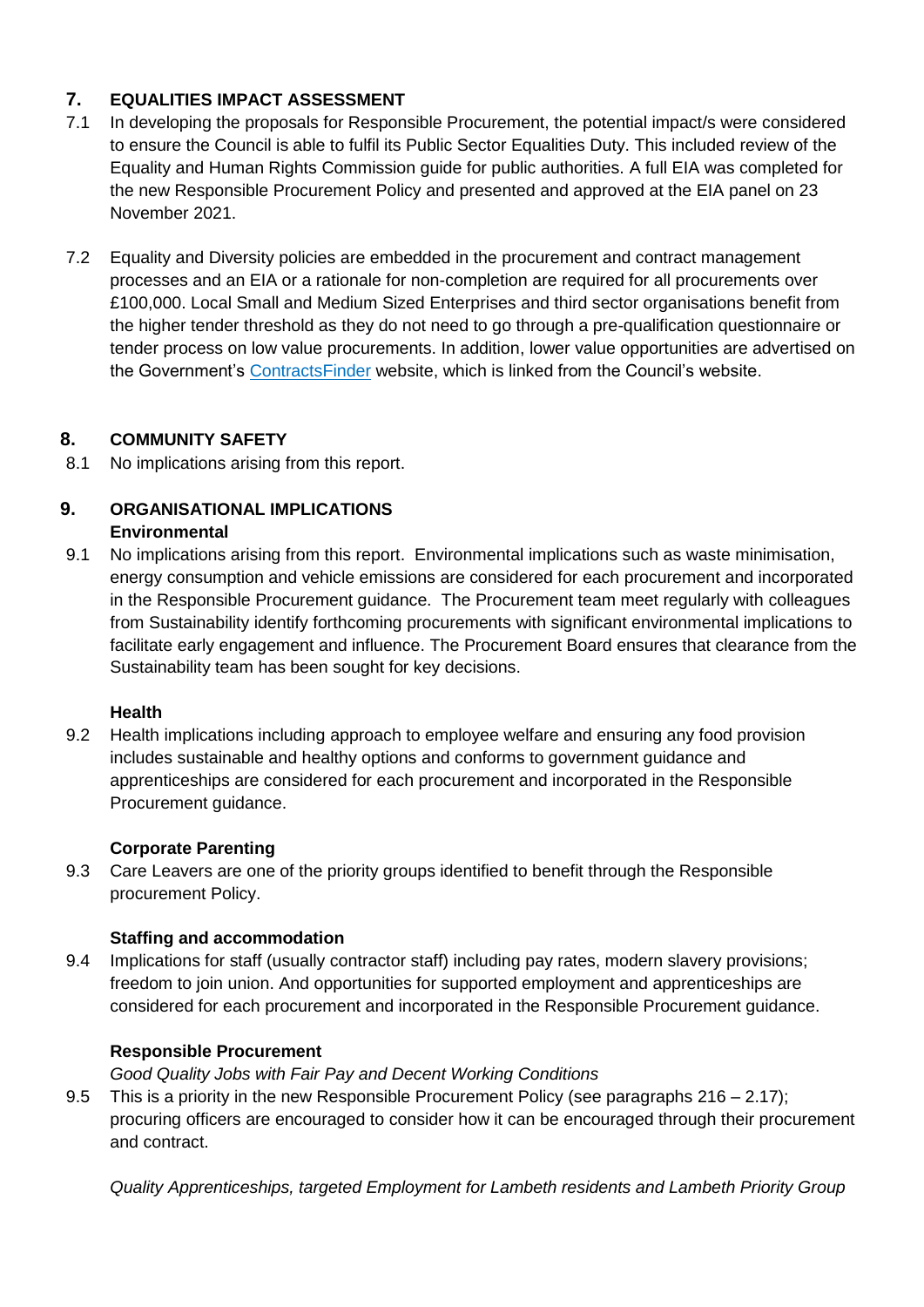9.6 This is a priority in the new Responsible Procurement Policy and procuring officers are encouraged to consider how it can be encouraged through their procurement and contract.

#### *Reduce Emissions: Lambeth Council has a commitment to being Zero Carbon by 2030*

9.7 This is a priority in the new Responsible Procurement Policy and procuring officers are encouraged to consider how it can be encouraged through their procurement and contract.

#### *Single Use Plastics*

9.8 This is a priority in the new Responsible Procurement Policy and procuring officers are encouraged to consider how it can be encouraged through their procurement and contract.

#### *Positive Health and Wellbeing*

9.9 This is a priority in the new Responsible Procurement Policy and procuring officers are encouraged to consider how it can be encouraged through their procurement and contract.

#### *Other Offers (Innovation)*

9.10 This is a priority in the new Responsible Procurement Policy and procuring officers are encouraged to consider how it can be encouraged through their procurement and contract. Contributions from Corporate Social Responsibility budgets are encouraged including those through the Residents Services' Social Value Fund.

#### **10. TIMETABLE FOR IMPLEMENTATION**

10.1 The table below details the stages and deadlines for implementing the recommendations:

| <b>Activity</b>                                                             | <b>Proposed Date</b> |  |
|-----------------------------------------------------------------------------|----------------------|--|
| Respond to legislative and process changes arising from Brexit              | Ongoing              |  |
| Respond to requirements arising from Covid-19                               | Ongoing              |  |
| <b>Contract Management</b><br>Roll out of framework, awareness and training | Ongoing              |  |
| Review of Procurement policy framework                                      | 2022                 |  |